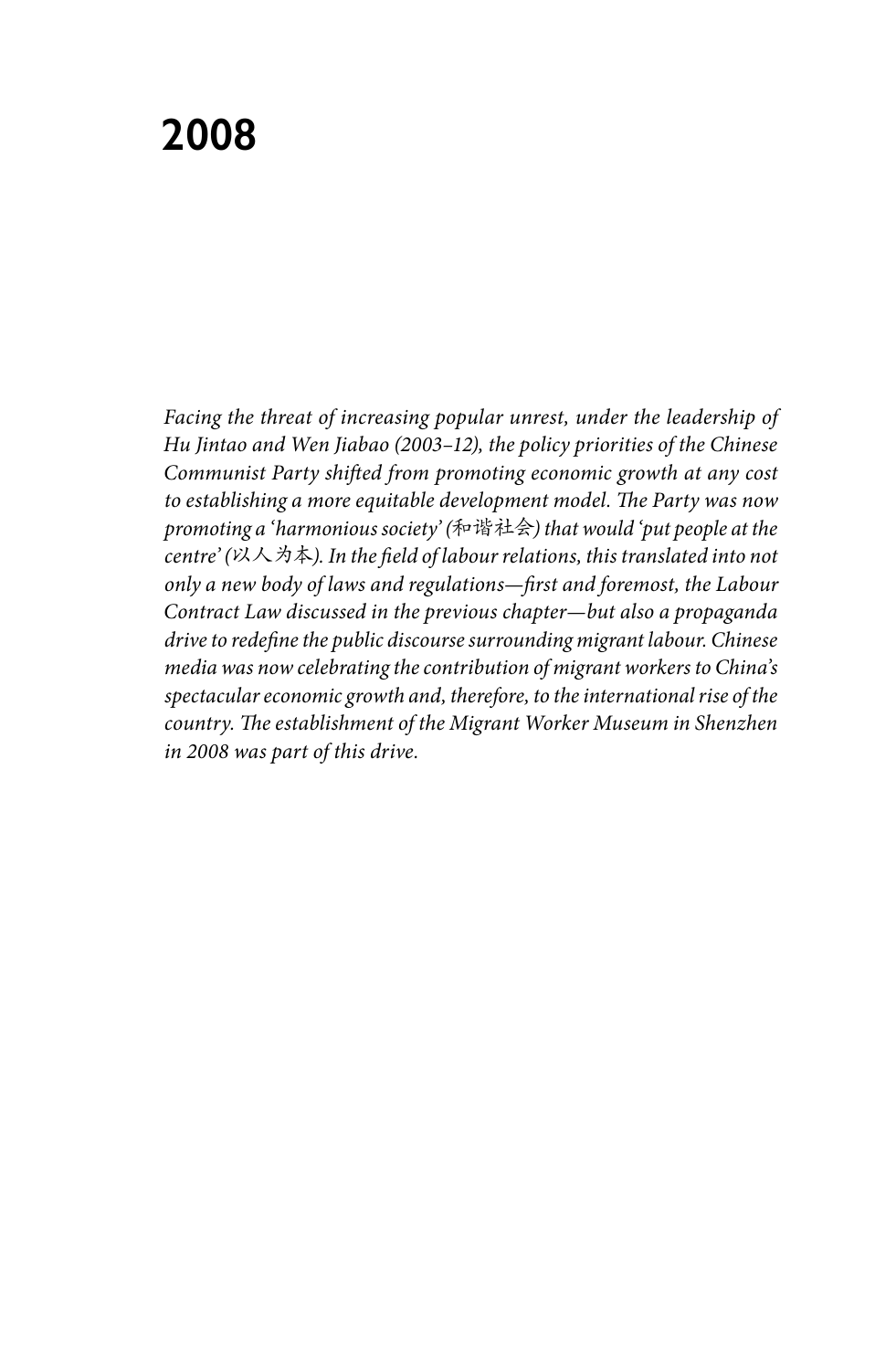## **'Make Contributions and Offer Your Youth for Tomorrow's Dream': The Establishment of the Shenzhen Migrant Worker Museum**

Eric FLORENCE and Junxi QIAN

Rural migrant workers are an enormous mass of industrious, honest, modest, and low-profile workers … In their hard struggle, they come to adore life even more; armed with their optimistic, forward-looking, and proactive spirit, they labour industriously, live a happy life, and offer their contribution silently.

— Panel at the Shenzhen Migrant Worker Museum, 2008

n 2010, fourteen employees at Foxconn Shenzhen, the world's largest<br>original equipment manufacturer facility for Apple products, committed<br>suicide by jumping off highrise buildings (see Jenny Chan's essay in the<br>present vo n 2010, fourteen employees at Foxconn Shenzhen, the world's largest original equipment manufacturer facility for Apple products, committed present volume). In the same year, hundreds of employees at a Honda factory in Guangzhou organised a large-scale strike to demand considerably higher wages and the right to elect their union representatives (see Chan and Hui's essay in the present volume). Although disconnected, these two events sounded a loud alarm to Chinese Communist Party (CCP) officials in Guangdong Province and beyond. The case study discussed in this essay—namely, the Shenzhen Migrant Worker Museum—was established two years prior to both incidents, but it is situated in the same broader context: the growing feelings of alienation experienced by China's migrant workers and their growing rights consciousness.

Shifting Representations of Migrant Labour

Since the launch of economic reforms, rural workers have stood at the heart of China's fast-growth and 'labour-squeezing' strategy of economic development.1 They constitute the bulk of the labour force in the chiefly 'dirty, hard and exhausting' (脏, 苦, 累) manufacturing, construction and service sectors. But, despite the centrality of their role in China's two-digit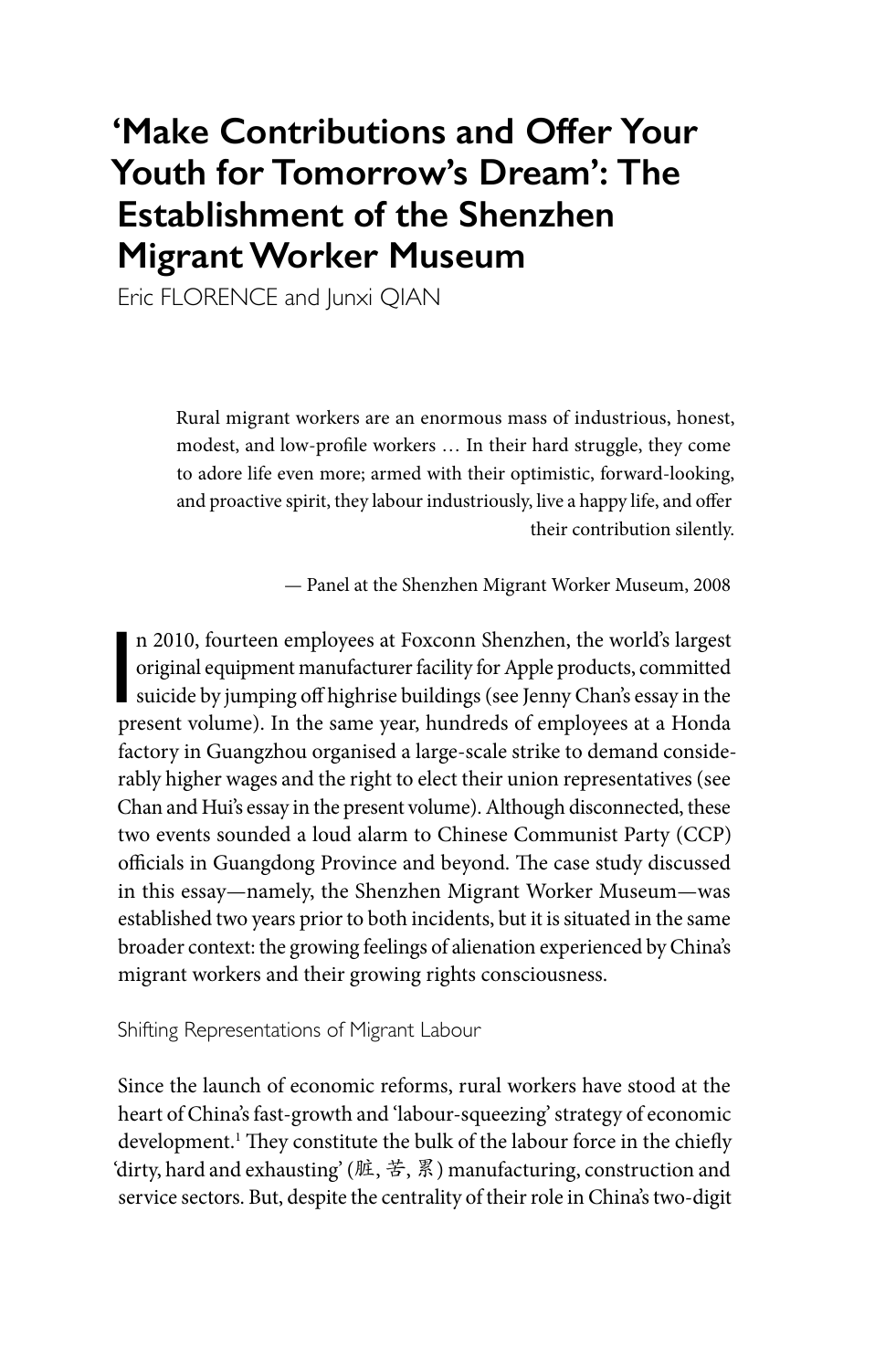economic growth, their status within society and their social recognition have lagged far behind. Indeed, while labour conditions have improved overall when compared with the 1980s and 1990s, rural migrant workers continue to bear the brunt of institutional discrimination, existing in a state of liminality and precariousness.<sup>2</sup>

Media representations of rural migrant workers in the late 1980s and early 1990s mainly depicted them as an unsightly horde without individual faces or voices, associated with filth, crime and various forms of social disorder. Migration from the countryside was framed in the rhetoric of 'law and order'. From the 1990s on, the homogenising characterisation of threatening 'flows of peasant workers' (民工潮) gradually gave way to more complex and hybrid narratives of singular individuals. Popular media, radio and, later, social media offered a wider array of venues for rural migrant workers to narrate their experiences of labouring and living in Chinese cities.<sup>3</sup> These depictions increasingly included visual forms. Such changes have been most prominent in southern China, as the category of '*dagong*' (打工) publicly embodied the highly contradictory dimensions of migrant labour, encapsulating at once feelings of indignity and resentment in the face of exploitation, discriminatory treatment and precariousness on the one hand, and aspirations for social mobility, proximity to urban lifestyles and consumption on the other (see also O'Donnell's essay in the present volume).

In 2008, the government of Shenzhen's Bao'an District officially inaugurated a museum dedicated to rural migrant workers and their contribution to the extraordinary economic development of the city—China's first and most prominent Special Economic Zone (SEZ).4 This initiative took place against the backdrop of a shift in state policy towards rural workers and the adoption of a body of labour-related legislation and regulations that aimed at better protecting rural workers (see Biddulph's and Gallagher's essays in the present volume). From the early 2000s, with the promotion of the slogan 'putting people at the centre' (以人为本) and increased attention to the so-called disadvantaged groups (弱势群体), a gradual shift in paradigm took place as the Chinese Party-State began encouraging municipal governments to provide services to rural workers rather than just conceive of them as vectors of public disorder.

The Shenzhen Migrant Worker Museum was the first state-sponsored museum devoted to rural workers.<sup>5</sup> In this essay, we document how this venue selectively renders visible or invisible specific facets of political economy, power configurations and migrant workers' subject formation.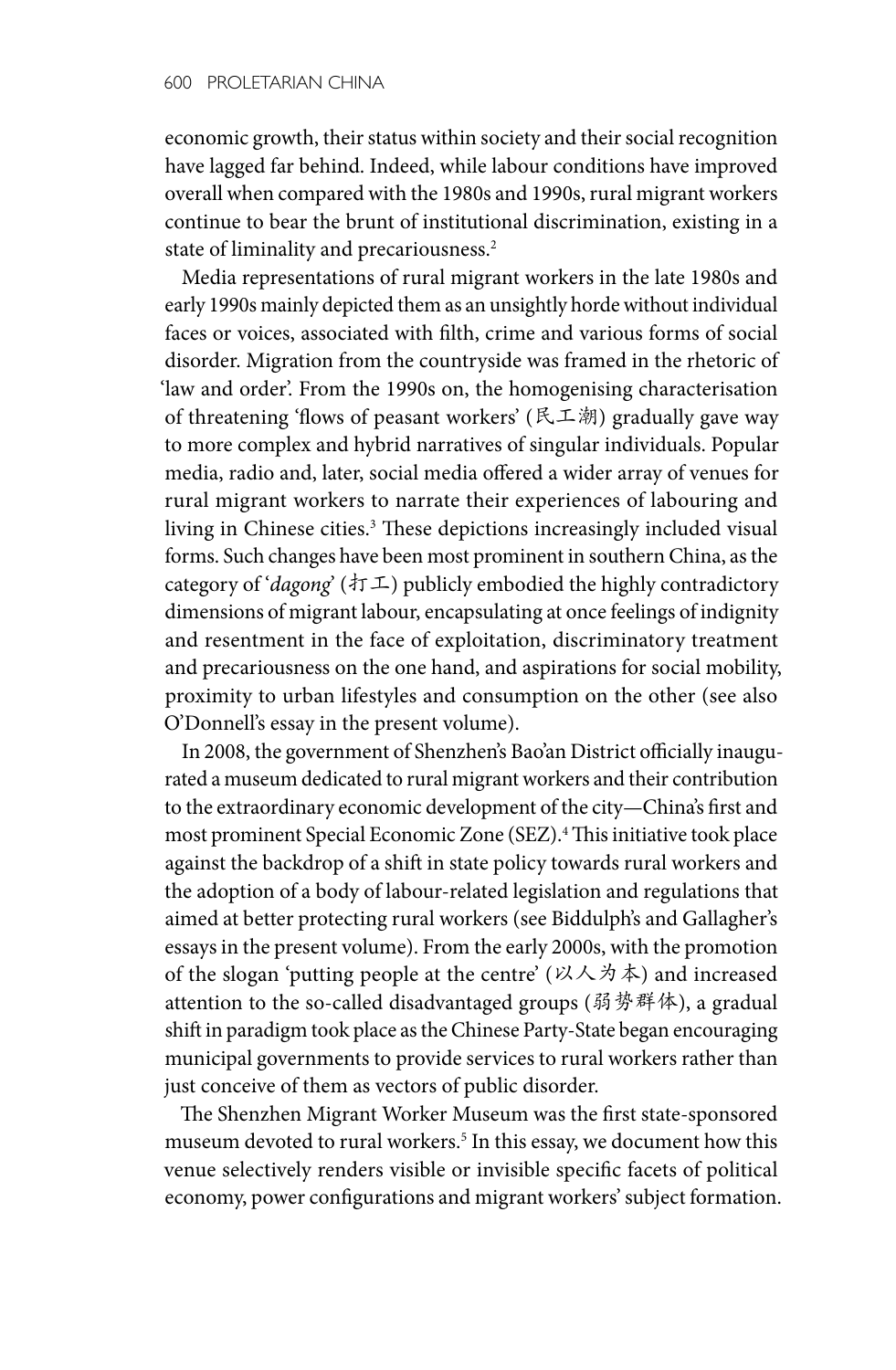By how they curate and arrange objects, images and people, museums are able to incorporate people in state-making processes and strengthen social order or, on the contrary, as Beth Lord has argued, make visible the contingency and reversibility of social orders.6 As we will see, the Shenzhen Migrant Worker Museum belongs to the second category.

In what follows, we first briefly delve into the myth of Shenzhen, exploring how 'the logic of socialist fabulation and the logic of capital have come together' in urban form.7 We then proceed to an exploration of the Shenzhen Migrant Worker Museum's permanent exhibition by focusing on how workers' identity is constructed through the venue's layout of objects, documents and images. Finally, we conclude with some general remarks hinting at the centrality of rural workers not only in Shenzhen's mythmaking, but also in the very formation of the ethos of a self-reliant and self-enterprising subject in the post-Mao era.

#### The Myth of Shenzhen

In 1992, Deng Xiaoping's now famous Southern Tour led to an acceleration of economic reforms and put an end to intense ideological debates about whether Shenzhen's development was to be called capitalism or socialism. During his visit to Shenzhen, Deng emphasised that 'the important experience of Shenzhen is that of daring to be a path-breaker' (深圳的 重要经验就是敢闯).8 Deng also stated that what mattered most was to 'develop the productive forces'.<sup>9</sup> Since then, although the exceptionality associated with Shenzhen's status has somewhat weakened over the last decade or so, the city has continued to play at least three important roles: as a 'model for the Inland in the strengthening of the market system', as an example for the building of a 'socialist spiritual civilisation' and as a testing zone to forge a new role for the Party.10

The couple of years that followed Deng's Southern Tour unleashed a profound wave of commodification of labour in Shenzhen and beyond.<sup>11</sup> After 1992, 'doing special things in Shenzhen' and 'the liberation of productive forces' in reality meant limitations on workers' associational power and unfettered appropriation of workers' labour.12 As Shenzhen was becoming a model for the rest of the country to emulate, a rich imaginary of China's most prominent SEZ was being constituted.

'Shenzhen ideology' was grounded in a series of norms and values emphasising 'opening up' (开放), 'creating' (创造) and 'devoting oneself' (献身), promoted by city officials since the late 1980s.<sup>13</sup> The term 'Shenzhen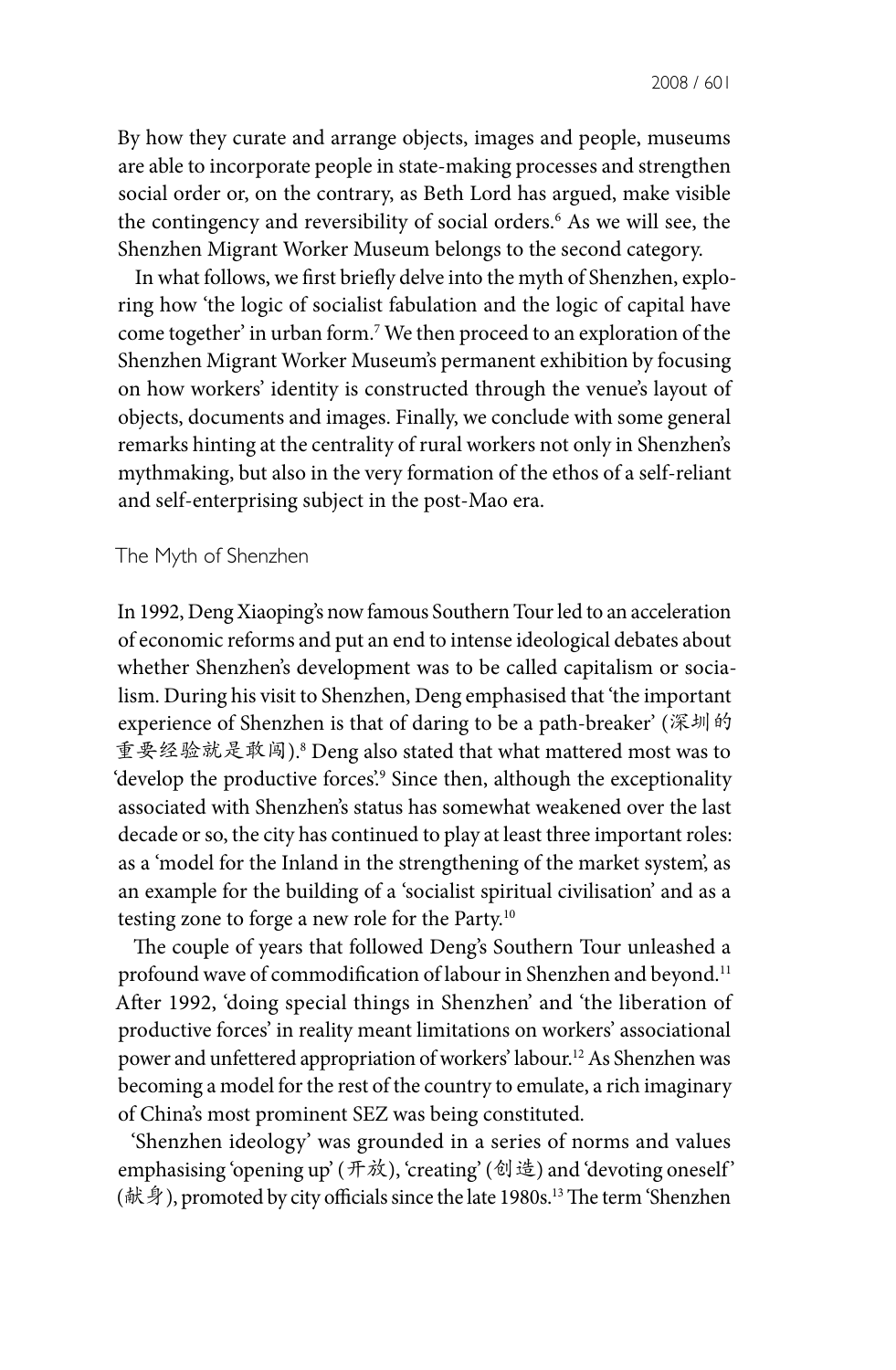Spirit' (深圳精神) was officially endorsed in 1990 by then CCP Secretary General Jiang Zemin, and it incorporated principles such as 'deciding for oneself, strengthening oneself, competition, taking risks, and facing danger' (自主, 自强, 竞争, 冒风险), and rejected 'erroneous moral values' (错误的道德观念) such as 'neglecting people's legitimate rights' (忽略老百姓应有的权益), 'egalitarianism' (平等主义) and 'conservatism' (保守主义).14 Rural migrant workers' 'low quality' (低素质) was to be replaced with 'a new four-haves person' (培育'四有'新人) manifesting 'ideals, culture, ethics, and discipline'.<sup>15</sup>

### The Museum

In 2008, the Bao'an District Government officially inaugurated the Shenzhen Migrant Worker Museum. The location was the Shangwu Yigao Electronic Factory, which was supposedly the first Hong Kong–invested manufacturing and assembling factory in Shenzhen. The museum's principal permanent exhibition is divided into five thematic sections: historical background, migrant workers' contributions to the development of Shenzhen, workers' experiences of labouring and living in the city, government policies in favour of migrant workers' integration into Shenzhen's public services and a model of migrant workers' upward trajectories.<sup>16</sup>

The introductory panel to the museum espouses the values of and sets the tone for the rest of the exhibition. It reads:

Over thirty years of reform and opening up, generation after generation, labourers have shed their sweat on this warm earth [在这片热土上挥洒汗水]; labouring industriously and silently [辛劳劳作, 沉默耕耘], they have offered their wisdom and strength [贡献了智慧和力量] for the sake of the miracle of extremely fast economic development. They deserve to be respected and be loved. In order to record their contribution [为了记录 他们的贡献] and to highlight the Party's care for them, we have established the country's first labour museum.

Although the museum purports to give visitors an experience of the working and living conditions of migrant labourers by allowing them to meander through assembly lines, dormitories, TV rooms and canteens, these spaces seem empty and disconnected from the harshness of workers' everyday experiences.17 Missing are their marginalisation outside factory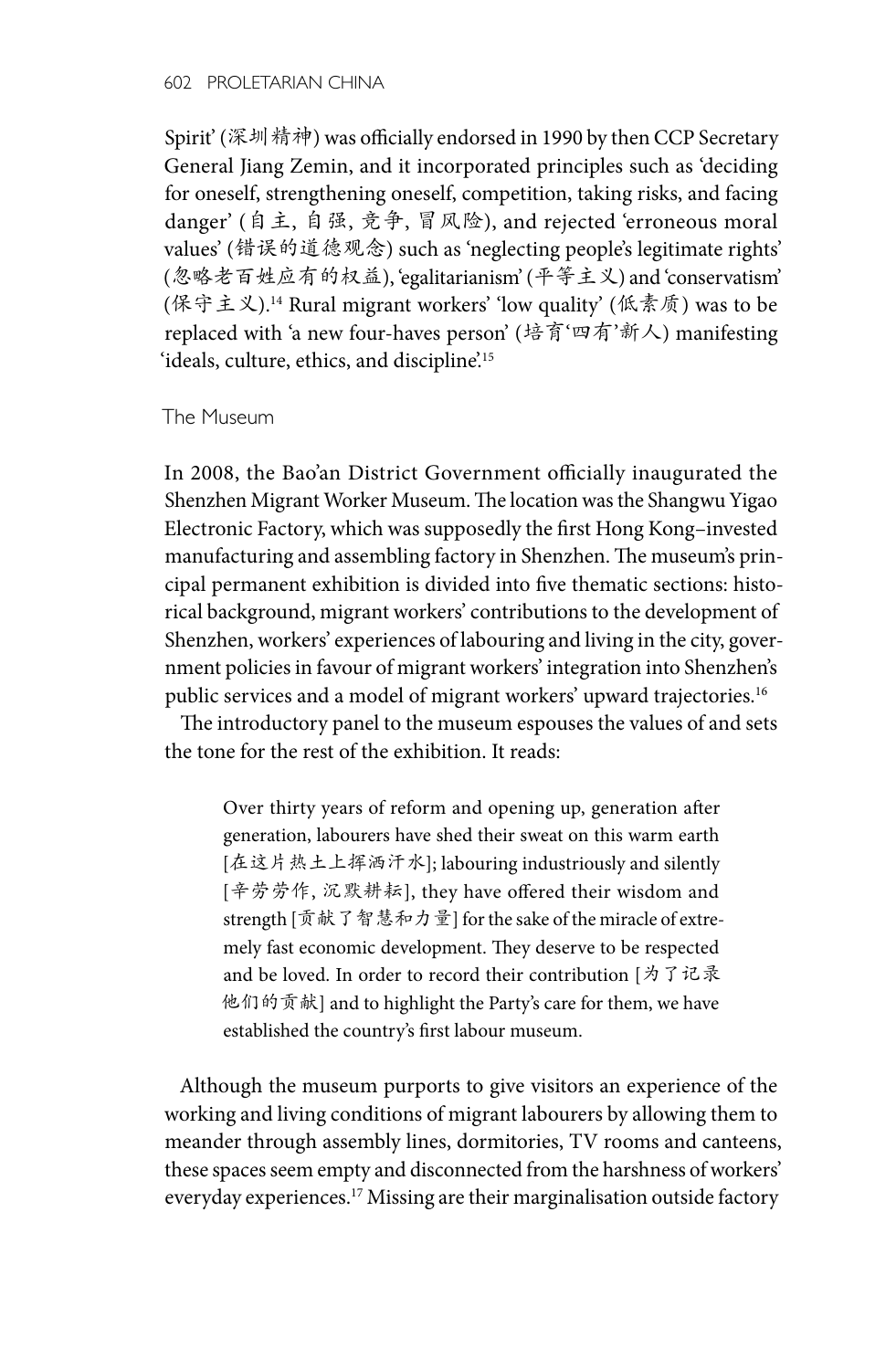walls and the crushing exploitation and theft of time by the disciplinary 'dormitory labour regime'.<sup>18</sup> Similarly, while the exhibition displays a number of actual workers' certificates and permits of residence and employment, these documents alone do not convey the fact that migrant workers bear the brunt of institutional discrimination and they overlook the effects of 'routine repression' exerted by urban officials on migrant bodies in public space.<sup>19</sup> The impression is one of hollow materiality.

The Shenzhen ideology—with its vibrant environment of competition, attracting the city's 'builders' (建设者) and enabling the optimal use of their labour power—is a recurrent one throughout the permanent exhibition. Shenzhen is associated with the term 'this warm earth' (这片 热土), celebrating the city as a space of limitless opportunities—a space that literally awakens people's subjectivities and labour power. Most of the pictures on display represent youthful migrant workers whose energy is mobilised for the sake of the city's prosperity. The idea that Shenzhen and, more generally, 'the South' provide employment opportunities and chances for social mobility has circulated widely among migrant workers and urban elites throughout the Pearl River Delta. In the exhibition, the promise of opportunity euphemises underlying conflicts and asymmetrical social relations by concealing the structural violence embedded in the political economy of state capitalism in southern China.

Another pillar of the Shenzhen myth is the idea that no matter what hardships they are facing, workers need to remain confident in their capacity to overcome them and keep nurturing ideals and aspirations. The panel under a bronze sculpture reminds the visitor: 'A beautiful life depends on people's collective effort; under one blue sky, for tomorrow's dream, they are willing to endure hardship. A group of labourers on top of a tall construction, they appear tall and robust, embodying the spirit of strength and confidence in struggling hard.'

Overall, the museum builds an identity for migrant workers as a compliant, silent, forward-looking and hardworking social body whose symbolic belonging to Shenzhen is conditioned by their contribution to the development and prosperity of the city. Despite the fact that the right to gain permanent residency remains an impossible-to-obtain goal for the majority of workers, according to the narrative of 'making contributions' to Shenzhen (做出贡献) or 'offering one's youth to Shenzhen' (奉献青春), workers are supposed to feel an emotional sense of belonging and pride based on their contributions to and sacrifices for the city's dazzling material achievements.<sup>20</sup>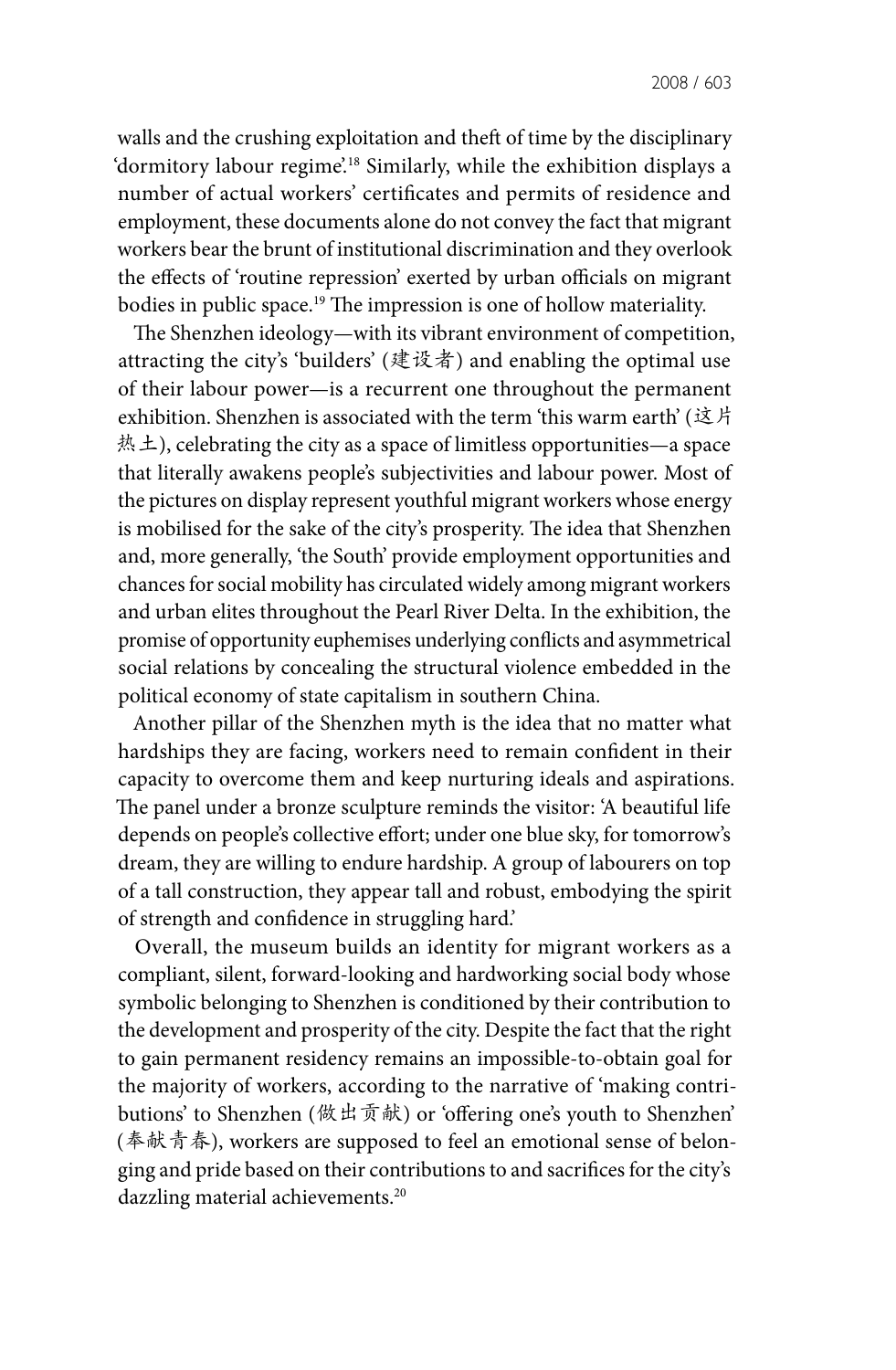According to such rhetoric, any resentment or disillusionment they might feel due to the hardships and indignities they face should be submerged beneath this sense of pride and belonging, sacrifice and contribution. This comment from the museum provides an illustration of such rhetorical emphasis:

They are the first ones to greet the early sun, they are also the last ones to accompany the moon in the evening. They have used their hardworking and robust hands to hold the beauty and splendour of the city. History can testify: those who have given Shenzhen their utmost effort and sweat, those who have offered their wisdom and strength to Shenzhen, those who have left their most beautiful years of their life to Shenzhen, these people are the real deserving Shenzhen people.

On the whole, the exhibition—through its configuration of objects, documents, writing and pictures—constructs a linear discursive chain. Hardship, hard work, self-sacrifice and suffering should lead to an increase in productivity and economic development on the one hand, and an improvement in the maturation of a self-reliant and enterprising individual on the other. In the above passages, the rhetoric of sacrifice, hard work and pioneering converges in the figure of the model migrant worker. Their body and soul are entirely turned towards production as they can only temporarily embody a real Shenzhen person through their contribution to economic development.

Eventually, an entire section of the exhibition is devoted to state policies and to the relationship between the Party-State and migrant workers. This section quite methodically conveys the idea that the state's attitude towards these workers is one of care and benevolence. Substantial space is devoted to municipal as well as provincial initiatives providing services to migrant workers in the fields of culture, leisure, education, labour protection, welfare and health care. One panel reads:

Over the years, the governments at the national, provincial, municipal, and district levels have implemented a whole series of public policies and organised a whole range of activities showing care and love towards migrant workers. Workers' rights have been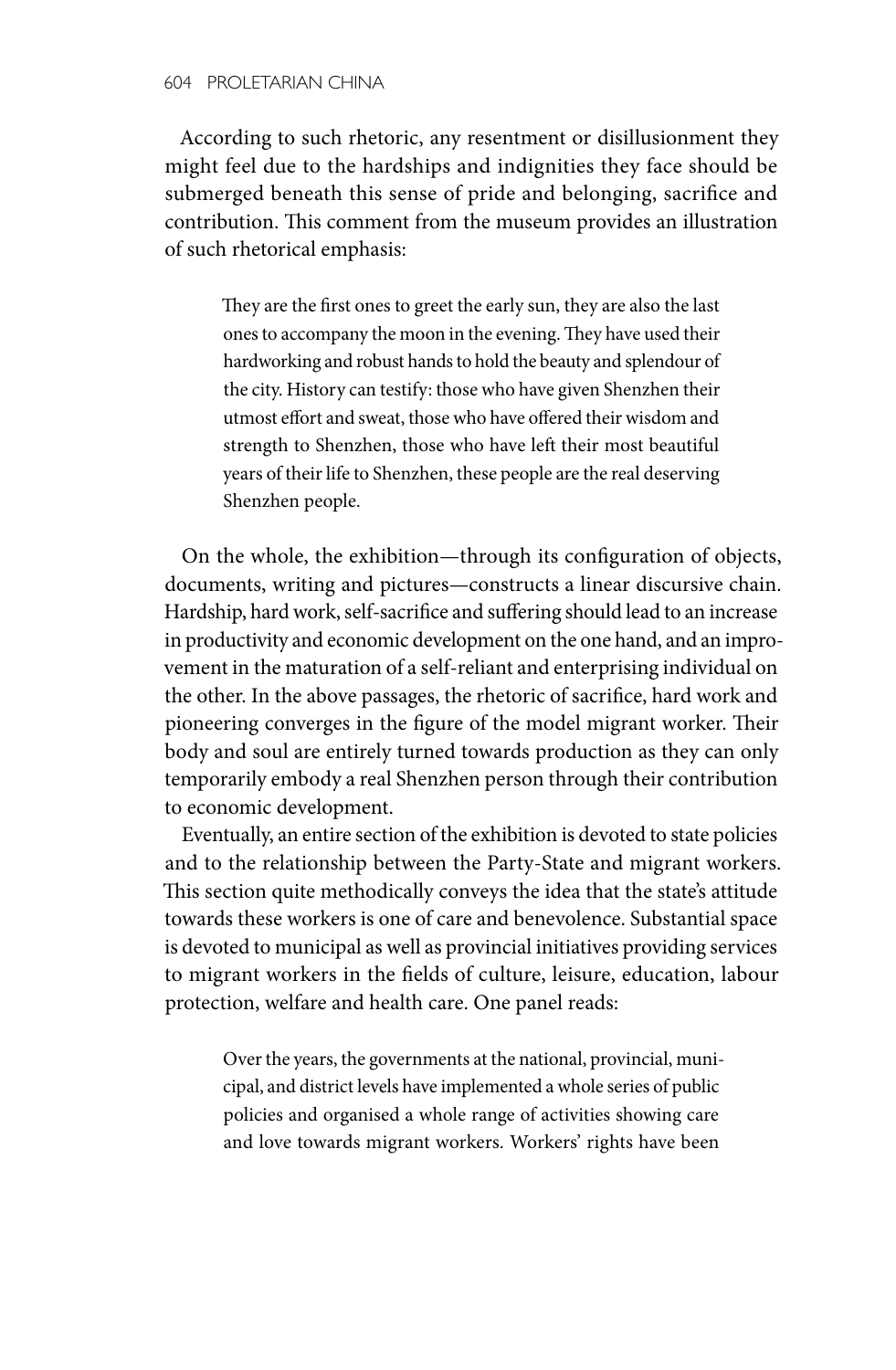continually protected, their political status has been continuously elevated, their cultural life has been constantly enriched and society has thereby become more harmonious.

If, as we mentioned earlier, the Chinese state at various levels has indeed designed a range of policies to provide services to migrant workers and better protect their rights, these have not fundamentally altered the political and institutional configurations and 'patterns of unpredictability and disempowerment' that continue to characterise migrant workers' conditions.21

#### Youth, Shenzhen Exceptionalism, and the Party-State

Our exploration of the representation of migrant workers in the first state-sponsored museum devoted to them in post-Mao China shows how central migrant workers are to the narrative of Shenzhen as a space guiding the country in terms of the valuation of labour power. The self-referential dimension of this politics of recognition is indeed predominant within the museum. In the incorporation of rural migrant workers into this imaginary, class antagonisms, as well as the material and symbolic violence that migrant workers are subjected to, are made invisible by providing 'visibility without legitimacy and rhetorical recognition without economic and political substance.<sup>22</sup> The museum's presentation of workers' experiences conceals the political and institutional coordinates underlying their precarity and, in so doing, de-politicises their actions, claims to social justice and politics of identity.

Our study also shows that the representation of rural migrant workers links the myth of Shenzhen to a neoliberal ethos of the self-enterprising subject. The museum's permanent exhibition suggests rural migrant workers exemplify values such as optimism in the face of adversity, diligence, risk-taking, autonomy and self-improvement combined with Mao-era values of making contributions and self-sacrifice. In the process of building an identity for the SEZ from the late 1980s, and even more so from the middle of the following decade, these values have been promoted with intensity. Shenzhen, represented as a model of the modernist civilising city, has indeed been culturally constructed as a zone of limitless opportunities, of statistical wonder—the Shenzhen miracle—and of exceptionalism, where people could try things that were not possible elsewhere in China.23 In this process of mythmaking, the SEZ has been